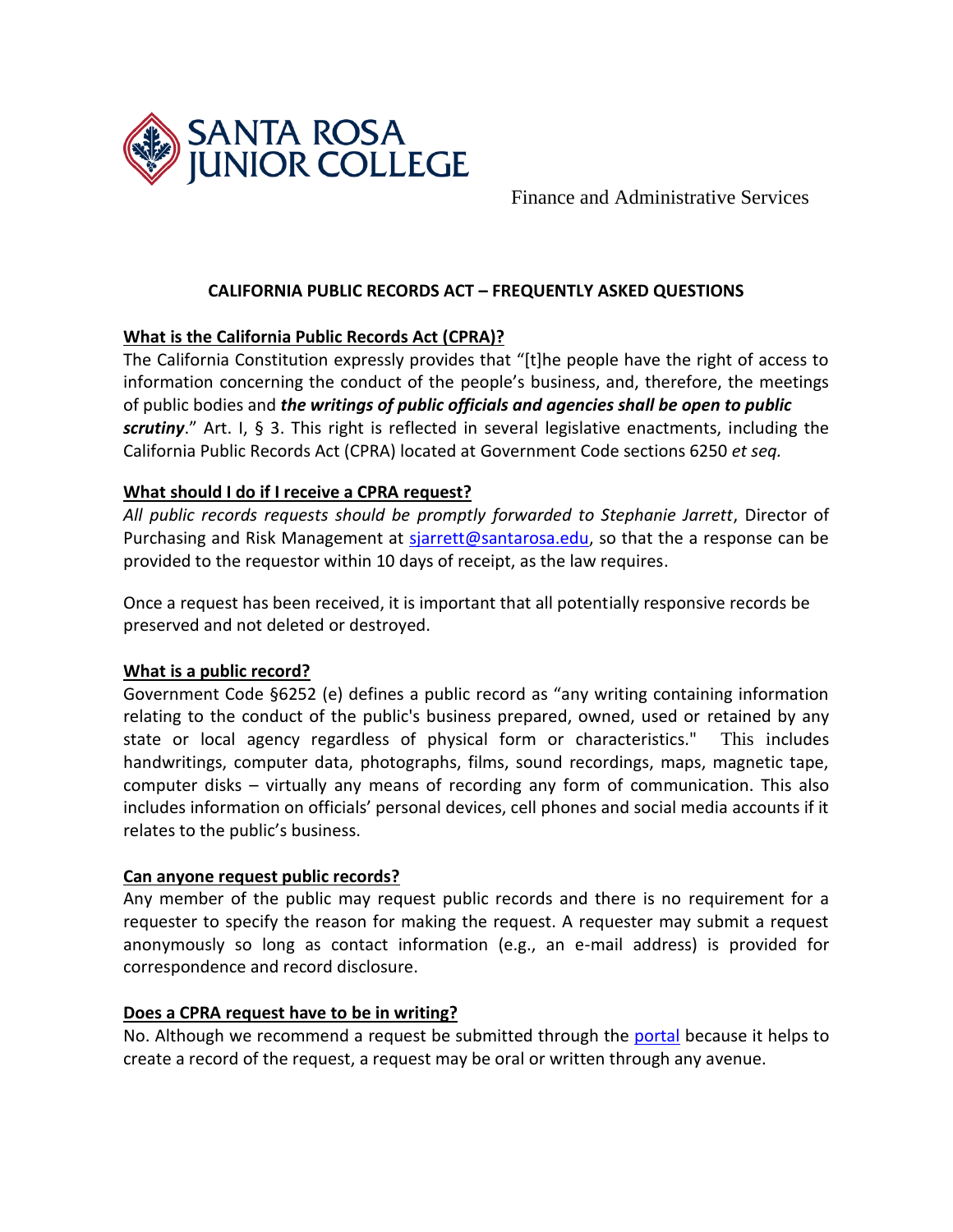# **What are the District's obligations to respond to a CPRA request?**

Upon request, the District must search for and disclose requested public records unless a specific exemption from disclosure applies. A determination that a record is exempt and not subject to disclosure should only be made by the Vice President of Finance and Administrative Services, or designee, in consultation with legal counsel.

The District must provide an initial written response to a public records request within 10 days of receipt. A determination regarding whether documents will be provided may require up to an additional 14 days, depending on the complexity of the request and the availability of responsive documents. The production of responsive records may follow these determinations on a rolling basis, depending on the volume of records to be produced.

Failure to comply with the CPRA may subject the District to a lawsuit and obligate the District to pay the requester's attorneys' fees if a determination is made that the District failed to disclose non-exempt public records.

#### **How long does the District have to respond to a CPRA request?**

The District is required to determine within 10 days after receipt of a request whether the requested records are subject to disclosure, and to notify the individual making the request of the reasons for that determination. The records themselves are not required to be released in 10 days. At the time of making a determination, the District will provide a good faith estimate of when the records will be available based on the volume of the records requested and the necessary review process.

#### **What happens if a CPRA request is vague?**

The CPRA obligates the District to conduct a reasonable search for responsive records and if necessary, assist a requester to the extent reasonable under the circumstances to narrow the scope of their request to more effectively identify the requested documents.

#### **What records are exempt from disclosure?**

When a document is identified as potentially responsive to a public records request, yet contains personal or other exempt information as protected under the law, it will be redacted prior to production.

Exemptions from disclosure generally include: personnel, medical, or similar records, the disclosure of which would constitute an unwarranted invasion of personal privacy; records related to pending litigation; investigative records; preliminary drafts that typically are not retained; attorney-client privileged records; and other material made confidential by state and federal statutes.

All decisions about exemptions must be determined by Finance and Administrative Services.